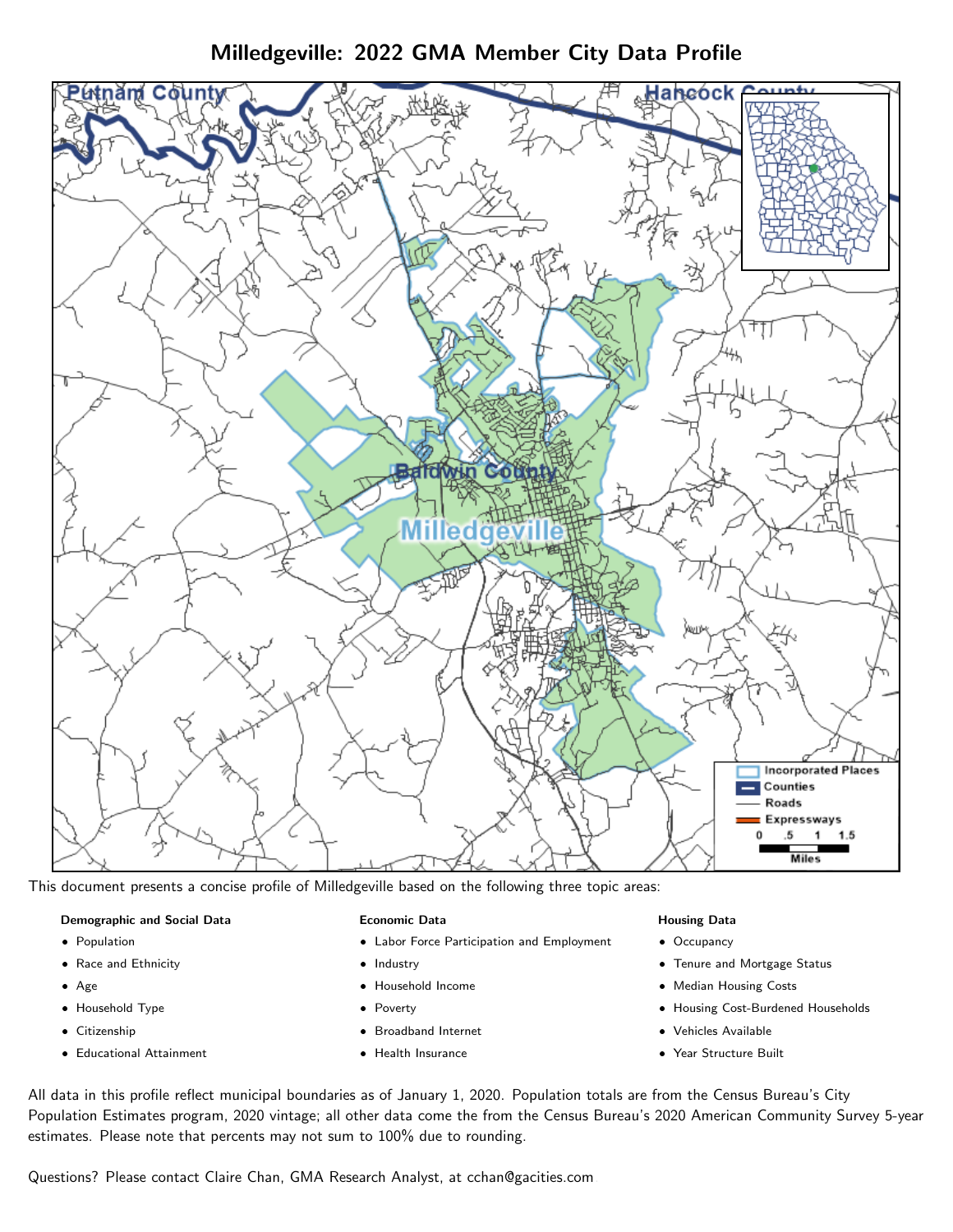# Milledgeville: Demographic and Social





**Citizenship** 



Source: American Community Survey, 2020 5-year estimates, table B05002 Source: American Community Survey, 2020 5-year estimates, table B15002

# Race and Ethnicity



Source: U.S. Census Bureau, City Population Estimates, 2020 vintage Source: American Community Survey, 2020 5-year estimates, table B03002

# Household Type



Source: American Community Survey, 2020 5-year estimates, table B01001 Source: American Community Survey, 2020 5-year estimates, table B11001

## Educational Attainment



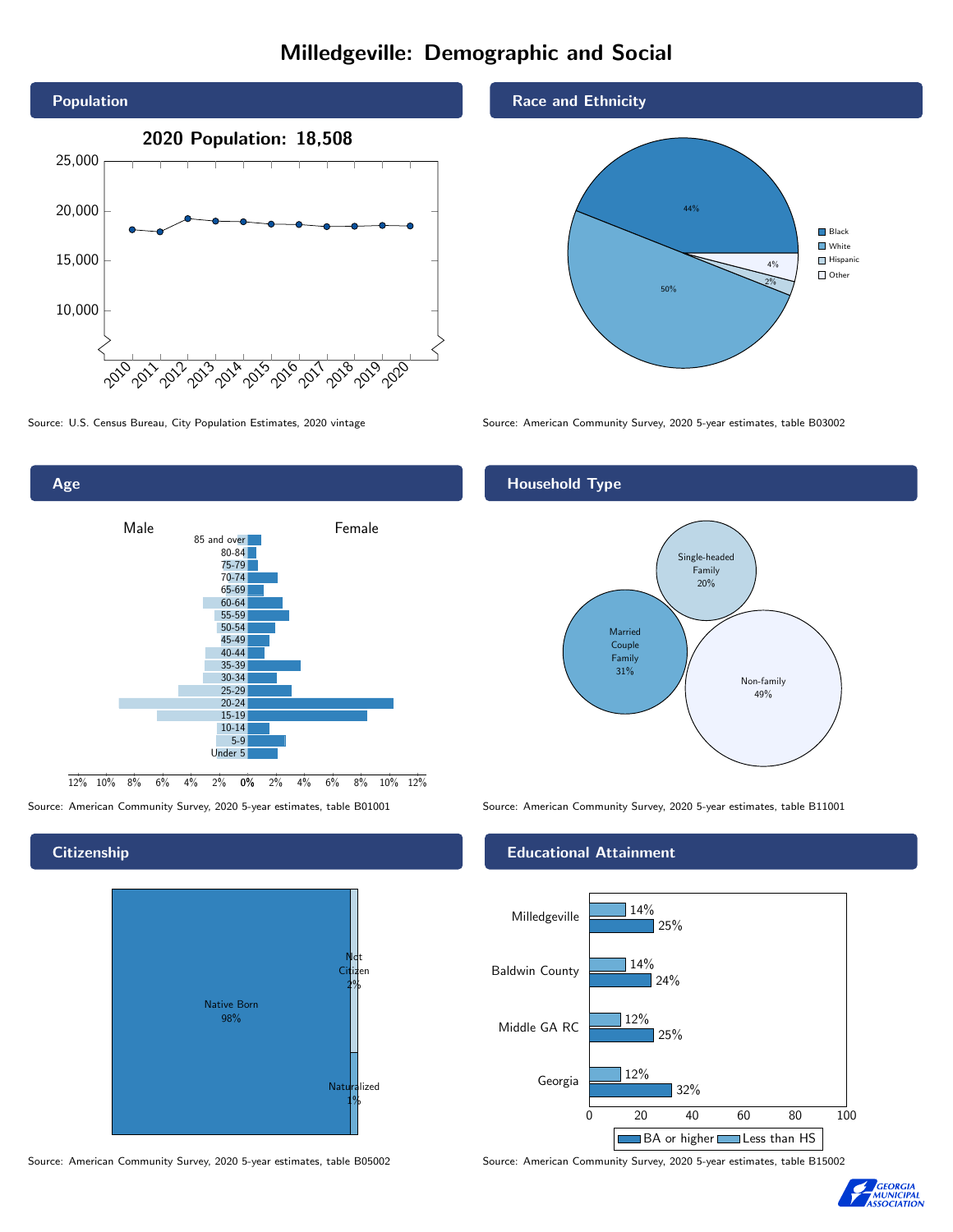# Milledgeville: Economic



Source: American Community Survey, 2020 5-year estimates, table B23001 Note: Unemployment rate is based upon the civilian labor force.

### Industry

| Agriculture, forestry, fishing and hunting, and mining      | $3\%$ |
|-------------------------------------------------------------|-------|
| Construction                                                | 3%    |
| Manufacturing                                               | 3%    |
| <b>Wholesale Trade</b>                                      | $1\%$ |
| Retail Trade                                                | 10%   |
| Transportation and warehousing, and utilities               | 3%    |
| Information                                                 | $1\%$ |
| Finance and insurance, real estate, rental, leasing         | $4\%$ |
| Professional, scientific, mgt, administrative, waste mgt    | 7%    |
| Educational services, and health care and social assistance | 39%   |
| Arts, entertainment, recreation, accommodation, food        | 18%   |
| service                                                     |       |
| Other services, except public administration                | $2\%$ |
| Public administration                                       | 5%    |
|                                                             |       |

Source: American Community Survey, 2020 5-year estimates, table C24030



Source: American Community Survey, 2020 5-year estimates, tables B19013 and B19025 Source: American Community Survey, 2020 5-year estimates, table B17010

Broadband Internet No 20% Yes 80%

### Health Insurance



Source: American Community Survey, 2020 5-year estimates, table B28002 Source: American Community Survey, 2020 5-year estimates, table B18135